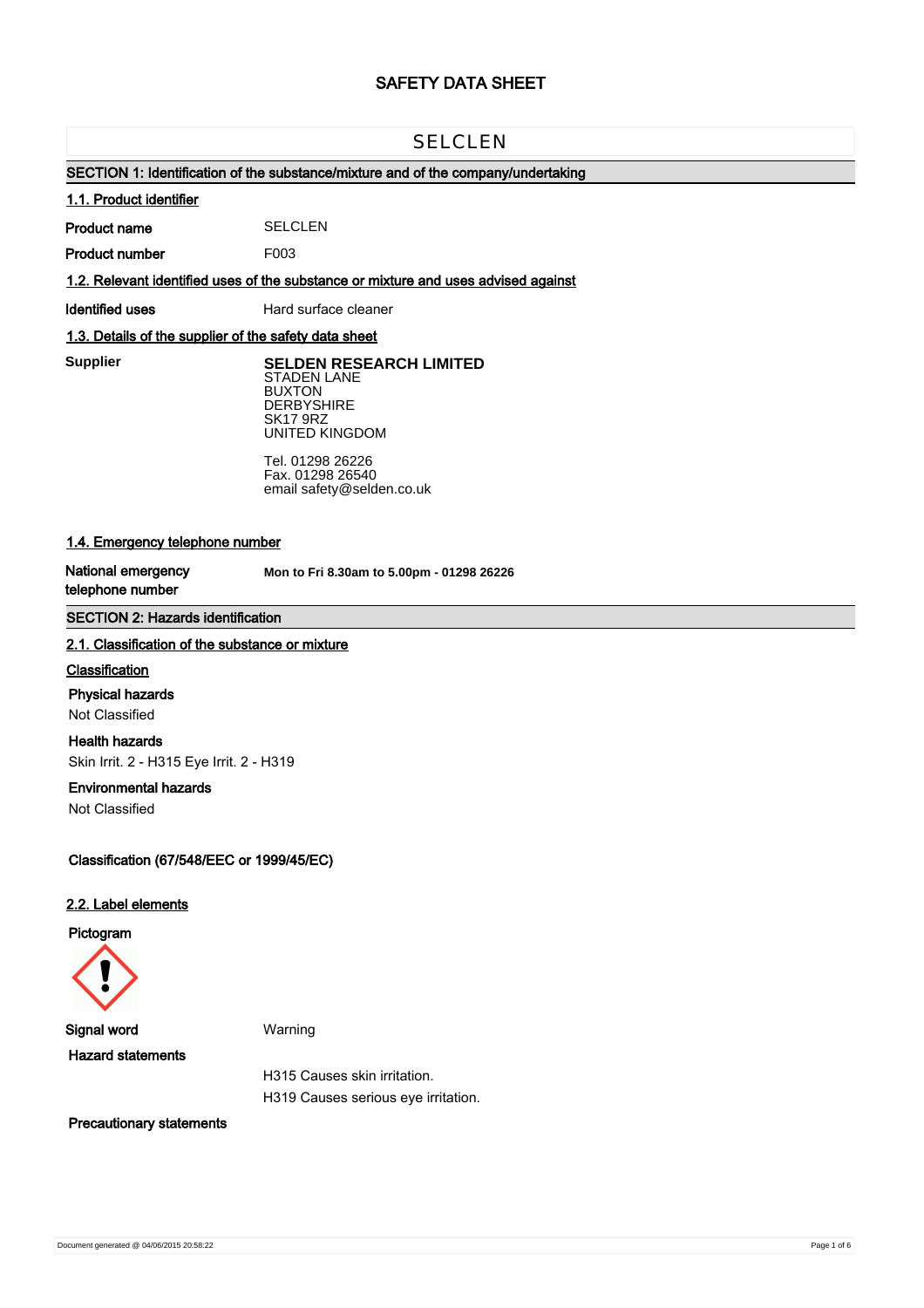# **SELCLEN**

P102 Keep out of reach of children.

P264 Wash hands thoroughly after handling.

P280 Wear protective gloves, eye and face protection.

P305+P351+P338 IF IN EYES: Rinse cautiously with water for several minutes. Remove

contact lenses, if present and easy to do. Continue rinsing.

P321 Specific treatment (see medical advice on this label).

P337+P313 If eye irritation persists: Get medical advice/attention.

P362+P364 Take off contaminated clothing and wash it before reuse.

# **2.3. Other hazards**

No other hazards known. This product does not contain any substances classified as PBT or vPvB.

# **SECTION 3: Composition/information on ingredients**

#### **3.2. Mixtures**

# **Sodium alkyl benzene sulphonate 1-5%**

**CAS number:** 85117-50-6 **EC number:** 285-600-2

Acute Tox. 4 - H302 Xn;R22. Xi;R38,R41. Skin Irrit. 2 - H315 Eye Dam. 1 - H318

**Classification Classification (67/548/EEC or 1999/45/EC)**

The Full Text for all R-Phrases and Hazard Statements are Displayed in Section 16.

#### **SECTION 4: First aid measures**

#### **4.1. Description of first aid measures**

# **Inhalation**

Move affected person to fresh air and keep warm and at rest in a position comfortable for breathing.

## **Ingestion**

Do not induce vomiting. Rinse mouth thoroughly with water. Give plenty of water to drink. Get medical attention. Never give anything by mouth to an unconscious person. Do not induce vomiting.

# **Skin contact**

Rinse with water. Get medical attention if any discomfort continues.

# **Eye contact**

Remove any contact lenses and open eyelids wide apart. Continue to rinse for at least 15 minutes. Get medical attention if any discomfort continues.

# **4.2. Most important symptoms and effects, both acute and delayed**

# **Inhalation**

Irritation of nose, throat and airway.

# **Ingestion**

May cause stomach pain or vomiting. Diarrhoea. Nausea, vomiting.

# **Skin contact**

Prolonged contact may cause redness, irritation and dry skin.

# **Eye contact**

Irritating to eyes. Pain. Symptoms following overexposure may include the following: Redness.

# **4.3. Indication of any immediate medical attention and special treatment needed**

# **Notes for the doctor**

Treat symptomatically.

# **SECTION 5: Firefighting measures**

# **5.1. Extinguishing media**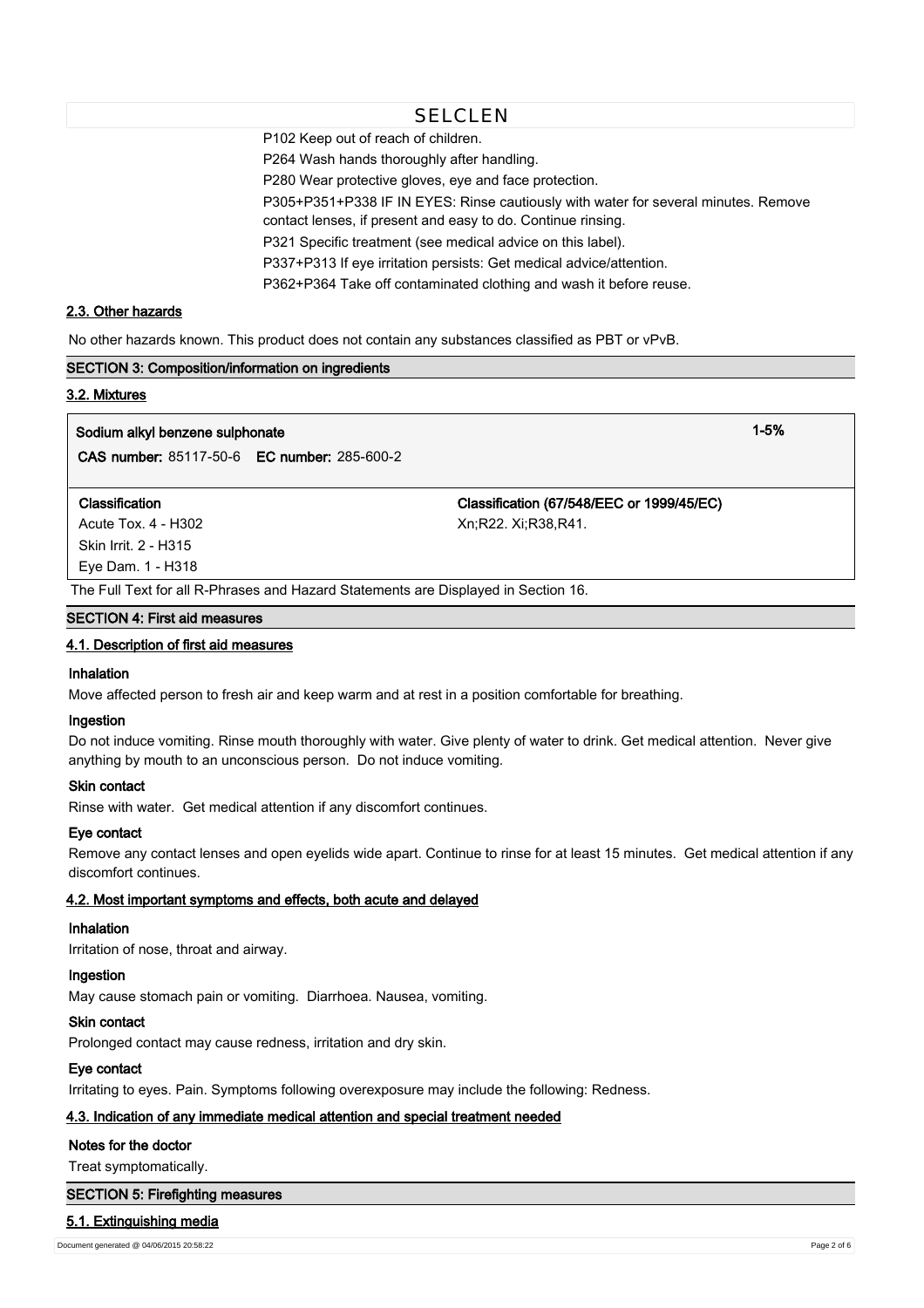# **SELCLEN**

## **Suitable extinguishing media**

The product is not flammable. Use fire-extinguishing media suitable for the surrounding fire.

# **5.2. Special hazards arising from the substance or mixture**

# **Hazardous combustion products**

Oxides of carbon. Thermal decomposition or combustion may liberate carbon oxides and other toxic gases or vapours.

# **5.3. Advice for firefighters**

# **Special protective equipment for firefighters**

Wear positive-pressure self-contained breathing apparatus (SCBA) and appropriate protective clothing.

#### **SECTION 6: Accidental release measures**

# **6.1. Personal precautions, protective equipment and emergency procedures**

#### **Personal precautions**

For personal protection, see Section 8.

## **6.2. Environmental precautions**

#### **Environmental precautions**

Any spillage needs to be contained and not allowed to enter water courses

# **6.3. Methods and material for containment and cleaning up**

## **Methods for cleaning up**

Stop leak if possible without risk. Absorb in vermiculite, dry sand or earth and place into containers. Flush contaminated area with plenty of water. Avoid the spillage or runoff entering drains, sewers or watercourses.

# **6.4. Reference to other sections**

# **Reference to other sections**

For personal protection, see Section 8. For waste disposal, see Section 13.

# **SECTION 7: Handling and storage**

# **7.1. Precautions for safe handling**

#### **Usage precautions**

Eye protection should be considered where there is a risk of splashing. Rubber gloves and barrier cream are recommended when using any chemical.

#### **7.2. Conditions for safe storage, including any incompatibilities**

#### **Storage precautions**

Store in tightly closed original container in a dry, cool and well-ventilated place. Keep only in the original container.

#### **7.3. Specific end use(s)**

# **Specific end use(s)**

The identified uses for this product are detailed in Section 1.2.

# **Usage description**

See product label for detailed usage and instructions.

#### **SECTION 8: Exposure Controls/personal protection**

#### **8.1. Control parameters**

# **Occupational exposure limits**

#### **Ingredient comments**

No exposure limits known for ingredient(s).

## **8.2. Exposure controls**

**Protective equipment**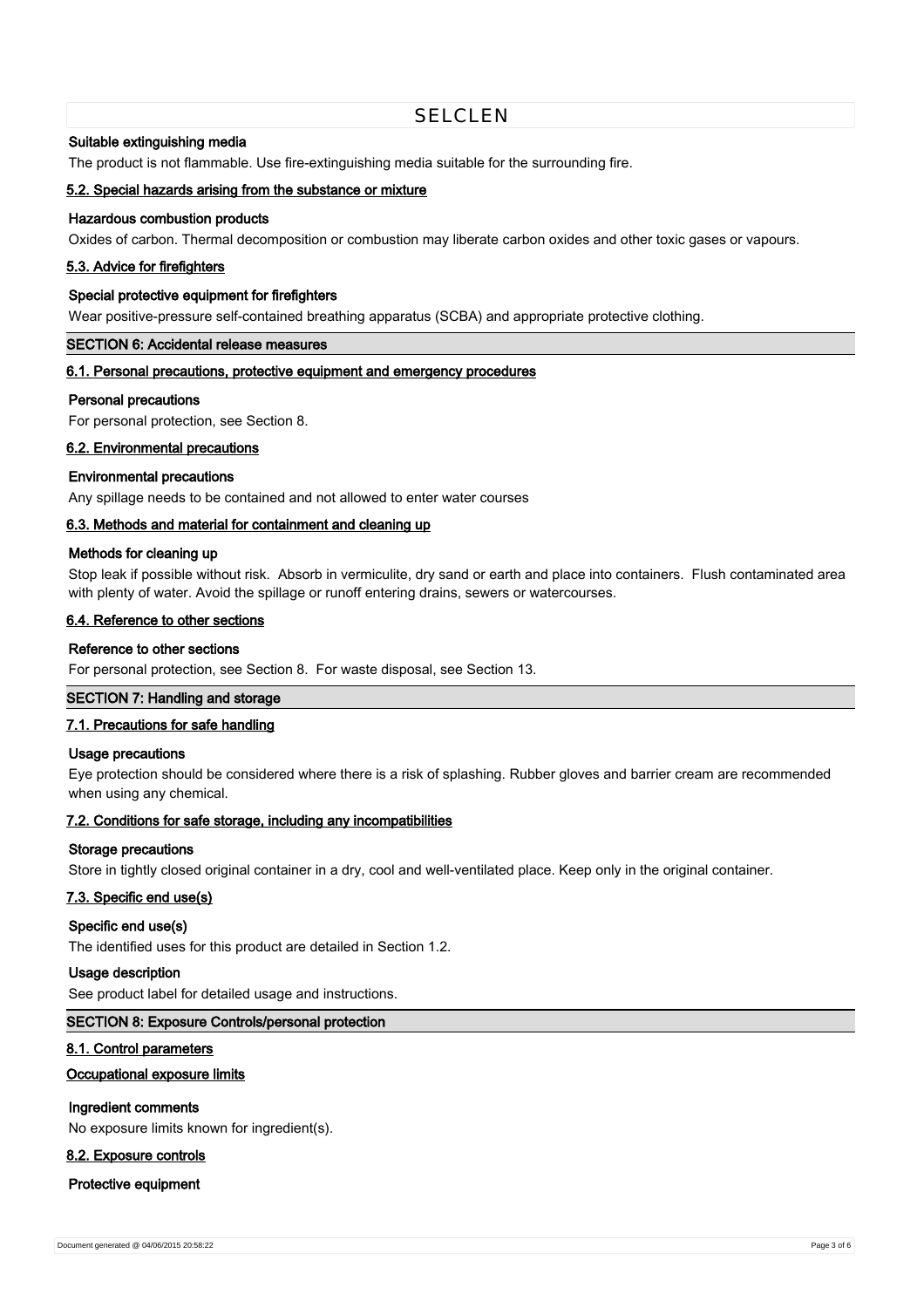



# **Eye/face protection**

Tight-fitting safety glasses.

# **Hand protection**

Nitrile gloves are recommended.

# **Other skin and body protection**

General workwear only

# **SECTION 9: Physical and Chemical Properties**

# **9.1. Information on basic physical and chemical properties**

#### **Appearance**

Clear liquid. Liquid

**Colour**

Red.

# **Odour**

Odourless.

**pH**

pH (concentrated solution): 11.5

# **Initial boiling point and range**

100°C @

# **Relative density**

1.005- 1.015 @ 20°C

# **Solubility(ies)**

Soluble in water.

# **9.2. Other information**

# **Other information**

None.

# **SECTION 10: Stability and reactivity**

# **10.1. Reactivity**

May react with other cleaning chemicals. For specific reactions refer to Section 10.5

# **10.2. Chemical stability**

# **Stability**

Stable at normal ambient temperatures.

# **10.3. Possibility of hazardous reactions**

Not applicable.

# **10.4. Conditions to avoid**

Avoid excessive heat for prolonged periods of time.

# **10.5. Incompatible materials**

# **Materials to avoid**

Strong acids. Strong alkalis.

# **10.6. Hazardous decomposition products**

Not known.

# **SECTION 11: Toxicological information**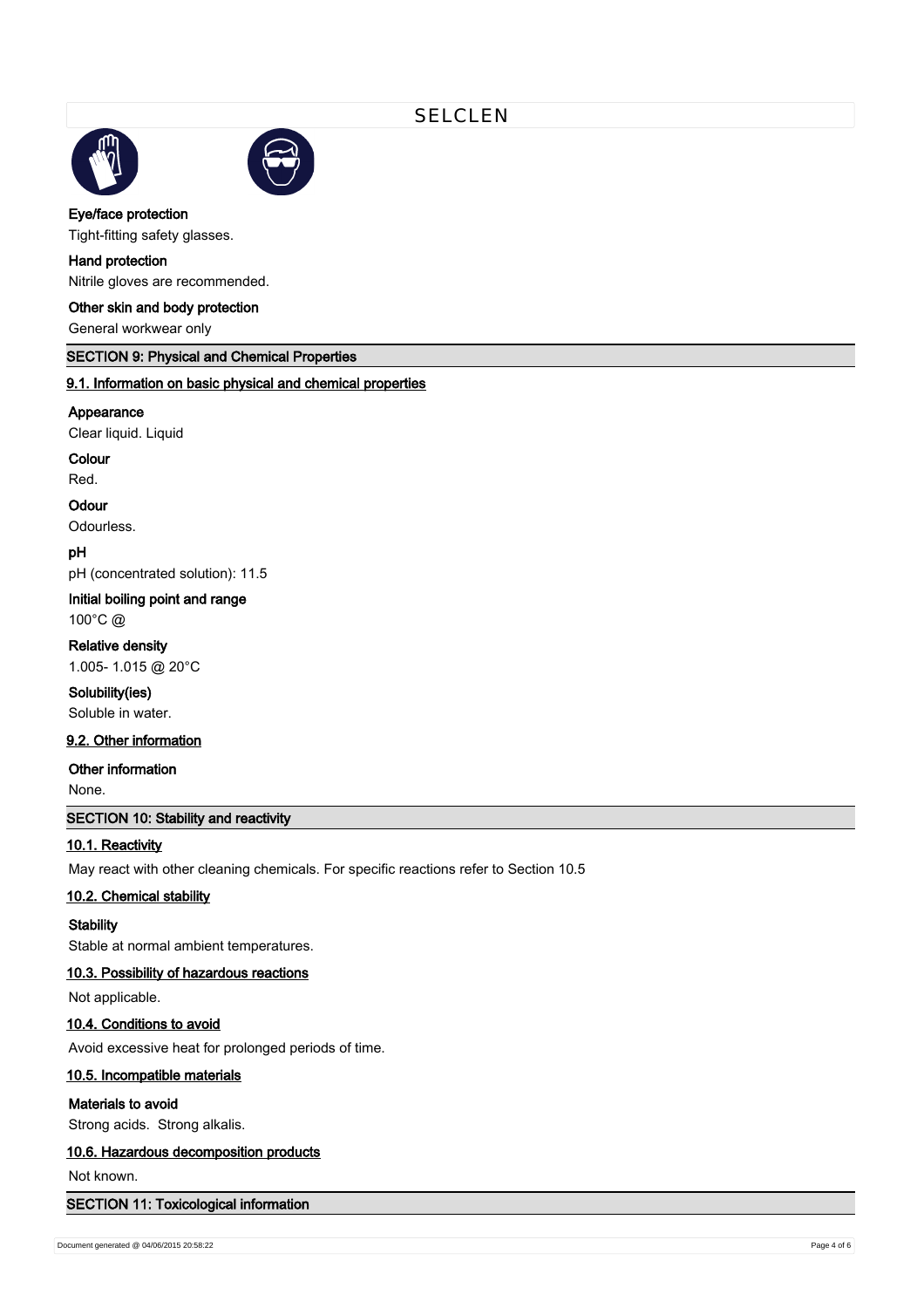# **11.1. Information on toxicological effects**

# **Toxicological effects**

No toxicological data is available for this mixture, however data can be provided for specific raw materials upon request.

# **Acute toxicity - oral**

# **ATE oral (mg/kg)**

11,185.68232662

# **Ingestion**

Liquid irritates mucous membranes and may cause abdominal pain if swallowed. Diarrhoea. Nausea, vomiting.

#### **Skin contact**

Prolonged contact may cause dryness of the skin.

# **Eye contact**

Irritation is likely.

# **SECTION 12: Ecological Information**

# **Ecotoxicity**

Not classed as Hazardous to the Environment but release to the environment should be avoided.

# **12.1. Toxicity**

Aquatic toxicity has not been carried out on this product. Data for raw materials contained in this product, when available, can be provided when necessary.

# **12.2. Persistence and degradability**

# **Persistence and degradability**

The surfactants contained within the product comply with the biodegradability criteria as laid down in Regulation (EC) No 648/2004.

#### **12.3. Bioaccumulative potential**

The product does not contain any substances expected to be bioaccumulating.

#### **12.4. Mobility in soil**

#### **Mobility**

The product contains substances, which are water soluble and may spread in water systems.

# **12.5. Results of PBT and vPvB assessment**

This product does not contain any substances classified as PBT or vPvB.

# **12.6. Other adverse effects**

None known.

# **SECTION 13: Disposal considerations**

# **13.1. Waste treatment methods**

# **Disposal methods**

Dispose of waste to licensed waste disposal site in accordance with the requirements of the local Waste Disposal Authority.

# **SECTION 14: Transport information**

**General** The product is not covered by international regulations on the transport of dangerous goods (IMDG, IATA, ADR/RID).

#### **14.1. UN number**

Not applicable.

# **14.2. UN proper shipping name**

#### Not applicable.